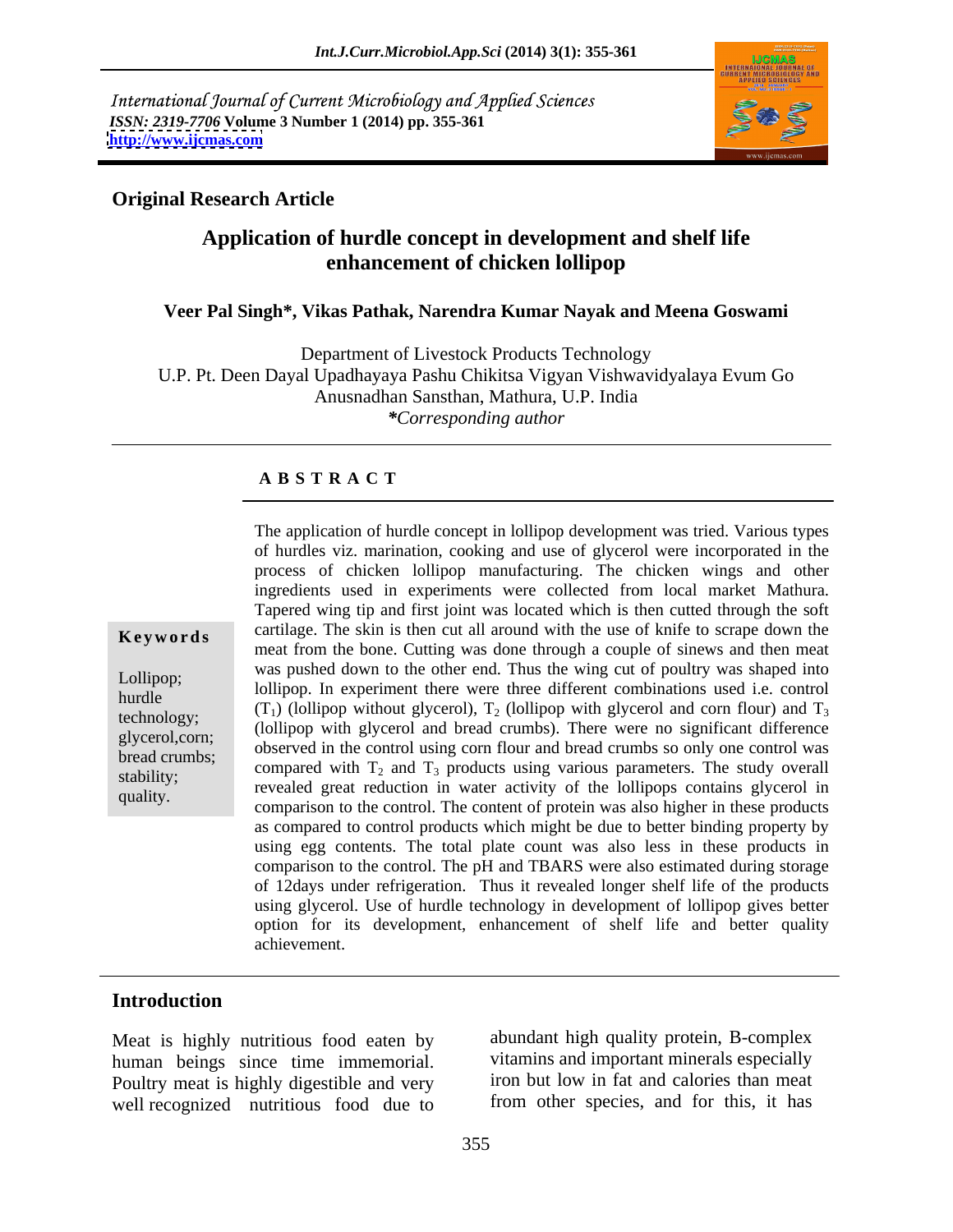occupied a special place in the diet Varela ingredients used in experiments were variety to the meat products and relished used for lollypop development (Mach et

(Leistner, 2000). So the concept of hurdles lollipops with the aim to enhance the used in the study was cooking. The

The study was conducted to increase the shelf life of lollipops using combination of hurdles. The chicken wings and other

et al. (1988). Now the children, women collected from local market Mathura. and highly mobilized populations required Tapered wing tip and first joint was ready to eat, variety and delicious food. located which is then cutted through the Besides nutrition, chicken meat has a great soft cartilage. The skin is then cut all appeal because of its flavour, texture and around with the use of knife to scrape delicacy. Chicken meat is free from social down the meat from the bone. Cutting was taboos and liked equally by all age groups done through a couple of sinews and then persons. Chicken lollipop is among the meat was pushed down to the other end. meat products most liked by the children Thus the wing cut of poultry was shaped because it provides convenience and into lollipop. In experiment there were by the children (Brimelow, 1985). Poultry control  $(T_1)$  (lollipop without glycerol),  $T_2$ wings are most appropriate meat cuts to be (lollipop with glycerol and corn flour) and al., 2008). crumbs). There were no significant Hurdle technology is a use of corn flour and bread crumbs so only one combinations of preservative techniques to control was compared with  $T_2$  and  $T_3$ enhance its microbial stability and also to products using various parameters. The enhance the sensory qualities as well as chicken wings shaped in lollipop were their nutritional and economic properties then marinated for two hours in marination was utilized in preparation of chicken marination lollipop were rolled over the eating quality and shelf life. For that  $\sim$  cooking at 180<sup>0</sup>C for 27 minutes in oven. purpose glycerol was added to reduce the Developed lollipops were subjected to water activity and for the improvement of physico-chemical, microbiological and sensory qualities as suggested by sensory evaluation. The proximate Brimelow (1985) that it lowers the water analysis was performed according to the activity. Another hyurdle parmeter which standard procedure of AOAC (1995). was used in the study was marination to Cooking characteristics were estimated by enhance its texture, taste, colour and the method as described by Kumar and overall quality of meat products (Pearson Sharma (2004). Sensory evaluation was and Gillett, 1997). Third hurdle which was done using 8-point hedonic scale. The cooking technique further enhances the then subjected to the storage study and palatability, acceptability and digestibility qualities of products were observed in of the meat products (Sharma and Nanda, terms of pH by APHA (1992) and 2002). Thiobarbituric acid vales (TBARS) by the **Materials and Methods** 12<sup>th</sup> day of storage at the interval of 3 three different combinations used i.e. T3 (lollipop with glycerol and bread difference observed in the control using solutions as mentioned in table1. After corn flour/bread crumbs followed by  ${}^{0}C$  for 27 minutes in oven. sensory evaluation. The proximate products prepared in the experiments were procedure of Tarladgis *et al*. (1960) for days. All the experiments were conducted three times in duplicate  $(n=6)$ . Finally statistical analysis of the data was carried out for one way ANOVA for fresh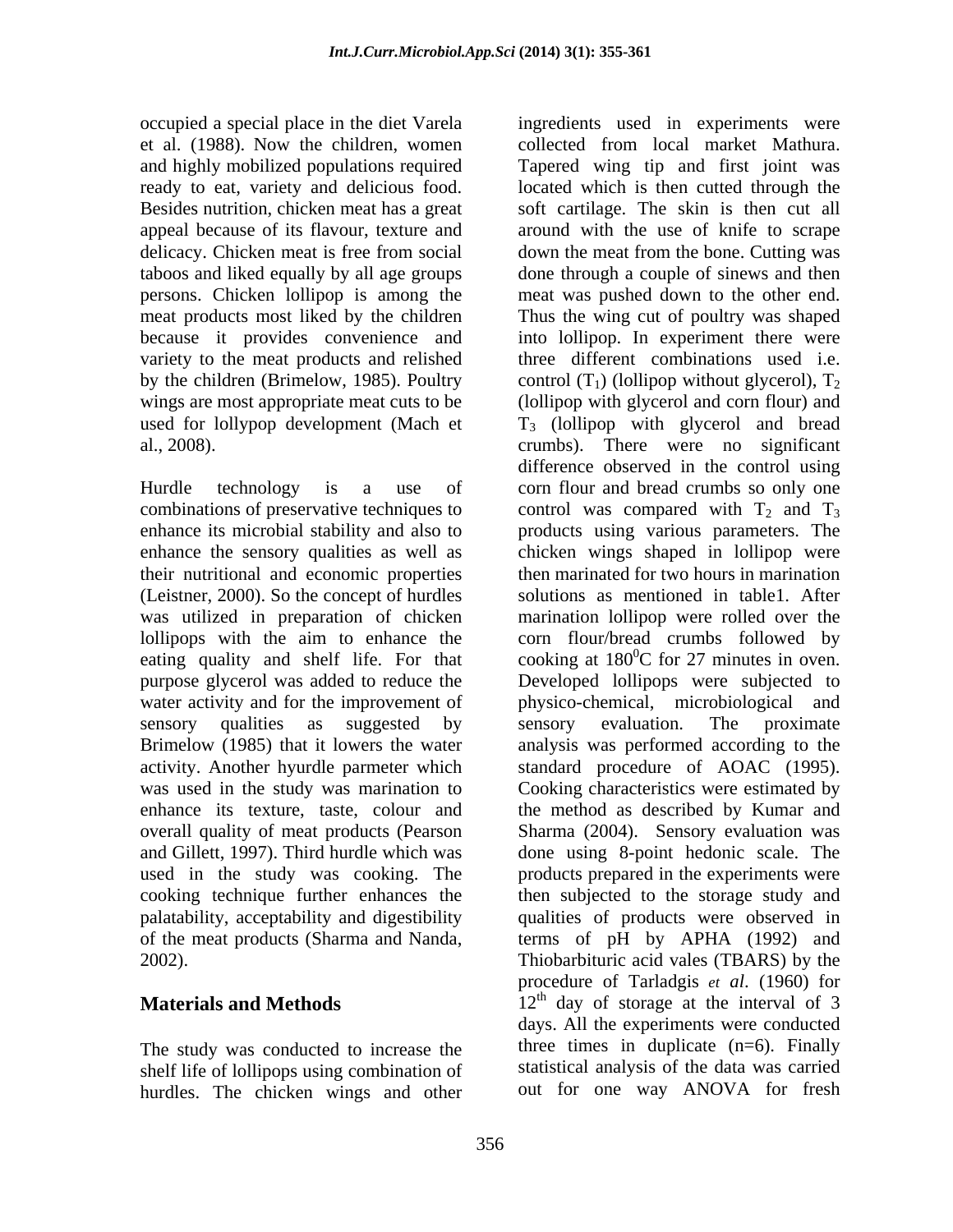products and two ways ANOVA for

## **Proximate analysis**

The data obtained on proximate analysis in the study showed percent range in between 59.94±0.21 to 61.32±0.18, 5.98±0.01 to 6.09 $\pm$ 0.01, 11.44 $\pm$ 0.12 to13.56  $\pm$ 0.37,  $0.99\pm0.04$  to  $1.10\pm0.03$  and  $0.78\pm0.15$ to  $0.89 \pm 0.12$  for moisture, fat, protein, ash and water activity, respectively. There was no significant difference observed in the fat contents in product  $T_2$  and  $T_3$  while<br>significant (P<0.05) difference was significant (P<0.05) difference was were observed among the days of storage observed in these values with the control. and treatments. Overall the products<br>That might be due to variation in fat treated with glycerol showed retaining in the products. The contents of microbion<br>ash were also non significantly different in control. ash were also non significantly different in all three products. Moisture content of product control and  $T_2$  were non significantly different among each other.<br>However significant  $(P < 0.05)$  differences However, significant (P<0.05) differences were observed in these values with moisture content of  $T_3$  product. Protein values of all three products were found significantly  $(P<0.05)$  different among each other. That might be due to variation in ingredients used and better binding with egg ingredients. The better cooking yield also observed in product  $T_2$  in comparison<br>to other combinations. to other combinations.  $5.95\pm0.02$  to  $6.04\pm0.06$  in T<sub>2</sub> and T<sub>3</sub>

The sensory scores obtained on colour and appearance, flavour, texture and coating of products  $T_2$  and  $T_3$  showed non significant differences among each other while these control. However, scores for saltiness and

storage studies data and level of combinations found significantly (P<0.05) significance was estimated by using SPSS- different among each other. Among all the 14 software and method followed by lollipops developed using bread crumbs Snedecor and Cochran (1994). showed highest scores and liked most **Results and Discussion** due to crunchy and suitability of snacks overall acceptability in all three among all combinations. That might be likes quality of the later product.

## **Microbiological examination**

Microbiologically all three products were safe for consumption but very lower count were observed in the lollipops using glycerol than the control. There were negligible coliform and yeast and mould noticed in the products. However, during storage significant  $(P<0.05)$  differences and treatments. Overall the products treated with glycerol showed microbiological stability as compared to control.

## **Storage studies**

# **pH**

**Sensory evaluation Example 20 products** days wise and product wise scores were significantly different from stored at 0, 3 from products of day  $9^{\circ}$  and The mean pH values of all three types of chicken lollipop increased gradually with the advancement of storage days. The pH values of control lollipop were in the range of 5.53±0.11 to 5.79±0.16 while the values of pH for chicken lollipop were in the range of  $5.70 \pm 0.02$  to  $6.02 \pm 0.09$  and lollipops. Among the comparison of all the revealed non significant among the treated products and also among the days of storage for these products. However, significant (P<0.05) differences were observed in pH of control in the lollipops stored at 0, 3 from products of day  $9<sup>th</sup>$  and  $\ln \theta$ and  $12<sup>th</sup>$  but there were similar pH values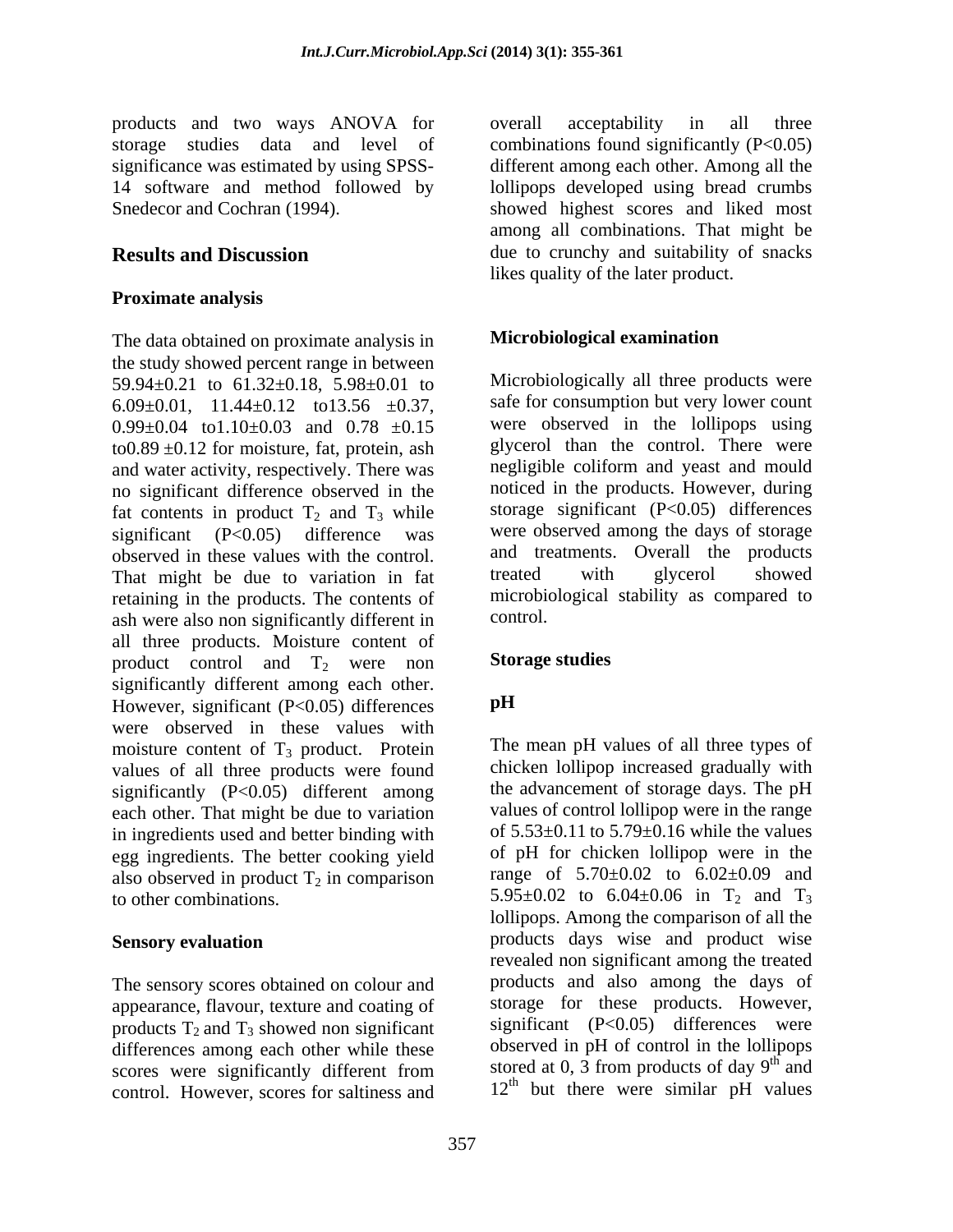and products of  $6.9$  and  $12<sup>th</sup>$  day of

 $0.83 \pm 0.03$  in product T2 and  $0.18 \pm 0.01$  to  $0.74 \pm 0.03$  in product T3. Overall products stored upto  $12<sup>th</sup>$  day at the

The highest moisture contents in control founds sound. It might be due to the use of are due to higher contents of moisture in the meat. It is also higher in the lollipops of the products. The cumulative effects of prepared from corn flour as compared to glycerol, cooking, curing and preservation the bread crumbs which might be again enhanced the shelf life from few days to due to less moisture contents and better twelve days without appreciable changes binding of corn with meat as compared to in the quality. the bread crumbs. Fat contents in the treated products (T3) were maximum which might be due to the higher fat lollipops were in the accordance of the contents in breeds as compared to the study conducted by Ravi *et al*. (2013) and control and corn. Protein content was Ismail *et al.* (2008).The variation in the reported highest in product T2 due to pH values were due to the effect of higher protein in corn and its better binding property with meat. Water activity used in the product development. The in the treated products (T2and T3) was variation in TBARS in different products highest as compared to the control because as shown in results were very close to the of the use of glycerol in products which reports of Ravi *et al*. (2013) and Kumar acts as the humectants and lowers the and Sharma (2004). The differences in water activity. Cooking yield in product T2 was highest than other treatments products noticed in lollipops were dueto which might be due to better binding of the effect of glycerol and other hurdles corn with meat and less moisture loss. It

noticed in the lollipops stored on 0,3,6 might be due to better compatibility of <sup>th</sup> day of corn with meat. The results obtained on storage. proximate analysis in study were very **TBARS** on chicken meat sticks and (Kapsalis *et*  The significant effect of using glycerol The water activity values of the products was noticed in lollipops during storage on  $T_2$  and  $T_3$  were significantly (P<0.05) the TBARS values. The range of TBARS lower than control. Water activity values noticed in the lollipops were 0.20±0.01 to were almost same as suggested by  $0.89\pm0.02$  in control,  $0.13\pm0.02$  to Brimelow (1985) during preparations of close to the values of (Singh et al., 1989) *al*., 1989) with enrobed meat products. intermediate moisture meat products.

significant (P<0.05) differences were The sensory attributes of all the products recorded in the TBARS values in all the whether control or treated were every well <sup>th</sup> day at the accepted by the panellists. The highest interval of three days. Among the scores for sensory evaluation were for treatments significant (P<0.05) differences bread crumbs treated lollipops than other were observed in TBARS of products in treatments. Lowest scores were for each day of storage except on day o where control. Sensory profile of the study was treatment products were non significantly closed to the findings of Varela (1988) different. during study on enrobed meat products. The microbiologically all products were hurdle technology to enhance the shelf life enhanced the shelf life from few days to in the quality.

> These variations in pH values in different glycerol and the corn and bread crumbs values of TBARS in control and treated applied in the product development.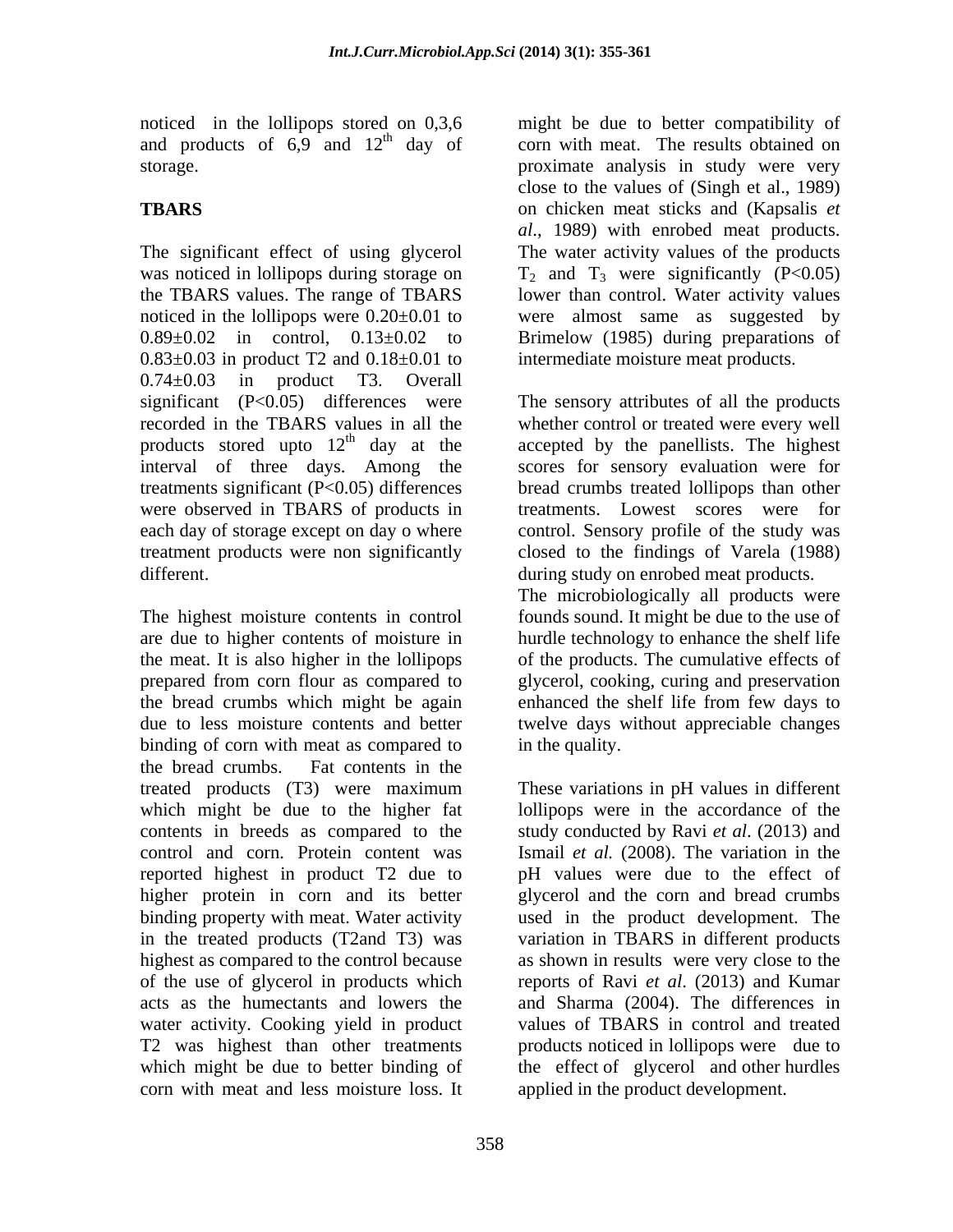| Ingredients          |                                      | Γ2  | <b>T3</b>               |
|----------------------|--------------------------------------|-----|-------------------------|
| Chicken wings (g)    | 100                                  | 100 | 100                     |
| Egg liquid (g)       | $\Omega$<br>$\overline{\phantom{m}}$ | 25  | $\Omega$<br>ر_          |
| Glycerol (ml)        |                                      | 1.5 | $\epsilon$              |
| Corn flour/bread (g) | 15                                   |     |                         |
| Condiments (g)       | 10                                   | 10  | 10                      |
| Black pepper (g)     | ∩ 5<br>$\mathsf{u}.\mathsf{v}$       | 0.5 | $\sim$ 5<br>∪.∪         |
| Salt $(g)$           |                                      |     |                         |
| Lemon juice(ml)      |                                      |     |                         |
| Red Chile powder (g) | 25<br>$\angle . \cup$                | 2.5 | $\gamma$ $\zeta$<br>ن ک |

**Table.1** Formulation for lollypop preparation

T1= Control T2= Glycerol + Corn flour T3= Glycerol + Bread crumbs

| <b>Parameters</b>      |                       | г٨<br>┸ <del></del>        | 1J                    |
|------------------------|-----------------------|----------------------------|-----------------------|
| Moisture $(\%)$        | $61.32^{\circ}$ ±0.18 | $61.05^a \pm 0.09$         | $59.94^b \pm 0.21$    |
| Fat $(\% )$            | $5.98^b \pm 0.01$     | $6.07^{\mathrm{a}}\pm0.03$ | $6.09^a \pm 0.01$     |
| Protein (%)            | $12.57^b \pm 0.22$    | $13.56^a \pm 0.37$         | $11.44^{\circ}$ ±0.12 |
| Ash $(\%)$             | $1.04 \pm 0.08$       | $0.99 \pm 0.04$            | $1.10 \pm 0.03$       |
| Water activity $(a_W)$ | $0.89^b \pm 0.12$     | $0.78^{\circ}$ ±0.15       | $0.80^a \pm 0.11$     |
| Cooking yield (%)      | $79.12^b \pm 0.15$    | $82.71^{\circ} \pm 0.48$   | $81.67^{\circ}$ ±0.22 |
| Cooking loss $(\%)$    | $21.00^{\circ}$ ±0.15 | $17.19^{\circ}$ ±0.47      | $18.32^b \pm 0.22$    |
| $n=6$                  |                       |                            |                       |

**Table.2** Mean proximate analysis of chicken lollypop

Values showing different superscripts column wise differ significantly (P<0.05)

**Table.3** Mean sensory profile of chicken lollypop

| <sup>1</sup> Treatments | <b>Colour and</b><br>appearance | <b><i>Flavour</i></b> | <b>Texture</b>       | Coating           | <b>Saltiness</b>                                    | <b>Overall</b><br><b>Acceptability</b> |
|-------------------------|---------------------------------|-----------------------|----------------------|-------------------|-----------------------------------------------------|----------------------------------------|
| 1 T                     | $-0.09$<br>6.00 <sup>a</sup>    | $5.67^{\circ}$ ±0.19  | $5.83^{\circ}$ ±0.06 |                   | $5.67^{\text{a}}\pm0.08$   $5.67^{\text{a}}\pm0.19$ | $5.67^{\circ}$ ±0.27                   |
|                         | $-0.20$                         | $6.17^b \pm 0.15$     | $6.17^b \pm 0.12$    | $5.50^b \pm 0.13$ | $5.93^b \pm 0.23$                                   | $5.90^b \pm 0.21$                      |
| $\sim$                  | $\bigwedge$ 1 $\bigcap$         | $6.33^{b} \pm 0.16$   | $6.17^b \pm 0.18$    | $5.83^b \pm 0.21$ | 6.33 $^{\circ}$ ±0.13                               | $6.50^{\circ}$ ± $0.08$                |
| $n=21$                  |                                 |                       |                      |                   |                                                     |                                        |

Values showing different superscripts column wise differ significantly  $(P<0.05)$ 

**Table.4** Mean pH values of chicken lollipops as influenced by type of treatment and storage time under refrigerated storage  $(4\pm 2^{0}C)$ 

| <b>Treatments</b> |                            |                               | Storage period (days)        |                                |                      |
|-------------------|----------------------------|-------------------------------|------------------------------|--------------------------------|----------------------|
|                   |                            |                               |                              |                                |                      |
| $\mathbf{r}$      | $5.53 \pm 0.11^{Ab}$       | $5.65 \pm 0.17$ <sup>At</sup> | $5.65 \pm 0.17^{ABD}$        | $5.79 \pm 0.21$ <sup>BCb</sup> | $5.79 \pm 0.16^{BC}$ |
|                   | $5.70 \pm 0.02^a$          | $5.86 \pm 0.03$ <sup>a</sup>  | $6.00 \pm 0.03$ <sup>a</sup> | $+6.00\pm0.08$ <sup>a</sup>    | $6.02{\pm}0.09$ a    |
|                   | 5.95 $\pm$ 0.02 $^{\rm a}$ | 5.99 $\pm$ 0.03 $^{a}$        | 6.01 $\pm$ 0.03 <sup>a</sup> | $+6.04\pm0.05$ <sup>a</sup>    | $6.04{\pm}0.06$ a    |
| $n=6$             |                            |                               |                              |                                |                      |

Means with different uppercase superscripts in the same row and lowercase superscripts in the same columns are significantly different  $(P<0.05)$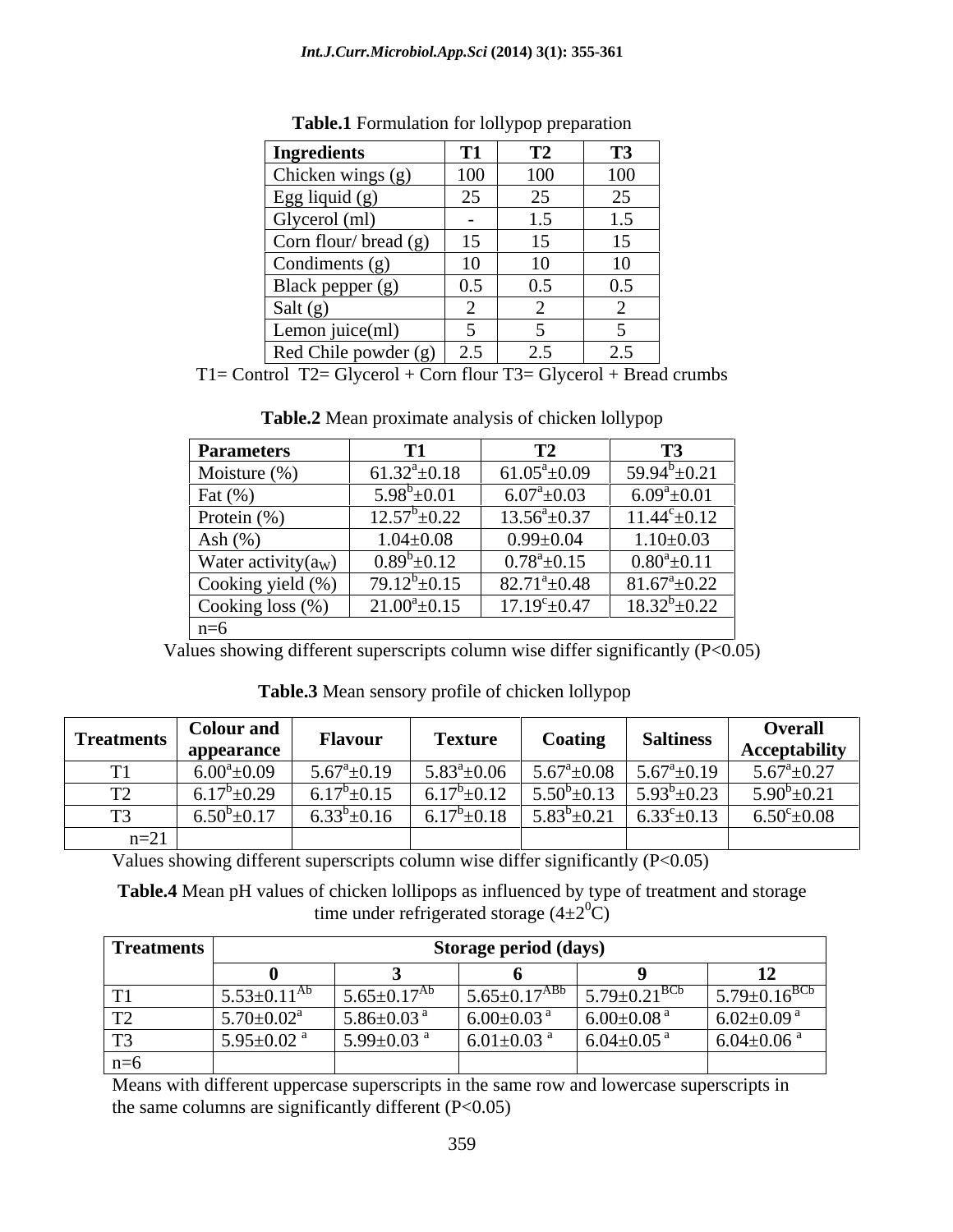| <b>Treatments</b> |                                  | Storage period (days)         |                               |                     |                               |
|-------------------|----------------------------------|-------------------------------|-------------------------------|---------------------|-------------------------------|
|                   |                                  |                               |                               |                     |                               |
|                   | 0.20+0.01 <sup>Aa</sup><br>20.01 | $0.39 \pm 0.02^{Bb}$          | $0.69 \pm 0.02$ <sup>Cc</sup> | $0.81 \pm 0.02^{D}$ | $0.89 \pm 0.02$ <sup>E</sup>  |
|                   | $0.13 \pm 0.02^{Ab}$             | $0.34 \pm 0.02$ <sup>Bc</sup> | $0.63 \pm 0.02^{\text{Cd}}$   | $0.75 \pm 0.02^D$   | $0.83 \pm 0.03$ <sup>Ec</sup> |
|                   | $0.18 \pm 0.01$                  | $0.26 \pm 0.02$ <sup>Ba</sup> | $0.53 \pm 0.02$ <sup>Ca</sup> | $0.72 \pm 0.02^{D}$ | $0.74 \pm 0.03$ <sup>Ea</sup> |

**Table.5** Mean TBARS values of chicken lollipop as influenced by type of treatment and storage time under refrigerated storage  $(4\pm2^{0}C)$ 

 $n=6$ 

Means with different uppercase superscripts in the same row and lowercase superscripts in the same columns are significantly different  $(P<0.05)$ 

**Table.6** Mean Microbiological values of chicken lollipop as influenced by type of treatment and storage time under refrigerated storage  $(4\pm2^{0}C)$ 

| <b>Treatments</b> |                      |                                  | <b>Storage period (days)</b>            |                      |                      |
|-------------------|----------------------|----------------------------------|-----------------------------------------|----------------------|----------------------|
|                   |                      |                                  |                                         |                      | -14                  |
|                   |                      |                                  | <b>Total Plate Count (log CFU/g)</b>    |                      |                      |
| T <sub>1</sub>    | 0.93<br>$^{2}$ ±0.19 | $C_{\pm 0.14}$<br>$2.22^{\circ}$ | $2.86^{B} \pm 0.02$                     | 3.86 $^{Aa}$ ±0.02   | 3.96 $^{Aa}$ ± 0.02  |
| T <sub>2</sub>    | 0.79<br>$^{D}$ ±0.26 | $C_{\pm 0.05}$<br>2.00           | $2.87^{B} \pm 0.07$                     | $3.62^{Ab} \pm 0.04$ | $3.89^{Ab} \pm 0.04$ |
| T <sub>3</sub>    | 0.88<br>$\pm 0.18$   | 2.08 $^{\circ}$ ±0.18            | $2.96^{B} \pm 0.03$                     | $3.72^{Ab} \pm 0.04$ | $3.92^{Ab} \pm 0.04$ |
|                   |                      |                                  | <b>Yeast and Mold Count (log CFU/g)</b> |                      |                      |
| T <sub>1</sub>    | $0.00^{\circ}$ ±0.00 | $0.33^{\circ}$ ± 0.21            | $0.93^{Ba}$<br>$\pm 0.19$               | $1.72^{Aa} \pm 0.03$ | $1.92^{Aa} \pm 0.03$ |
| T2                | $0.00^{\circ}$ ±0.00 | $0.00^{\rm C}$ ±0.00             | $0.50^{Bab}$<br>$^{\prime}$ ±0.22       | $1.28^{Aa}$ ±0.06    | $1.68^{Aa} \pm 0.06$ |
| T <sub>3</sub>    | $0.00^{\rm B}$ ±0.00 | $0.16^{\rm B} \pm 0.16$          | $0.38^{Bab}$<br>$\Box$ 24               | $10^{Ab}$ ± 0.06     | $1.60^{Ab} \pm 0.06$ |
| $n=6$             |                      |                                  |                                         |                      |                      |

Means with different uppercase superscripts in the same row and lowercase superscripts in the same columns are significantly different  $(P<0.05)$ 

## **Fig.1** Microbiological profile of chicken lollypop